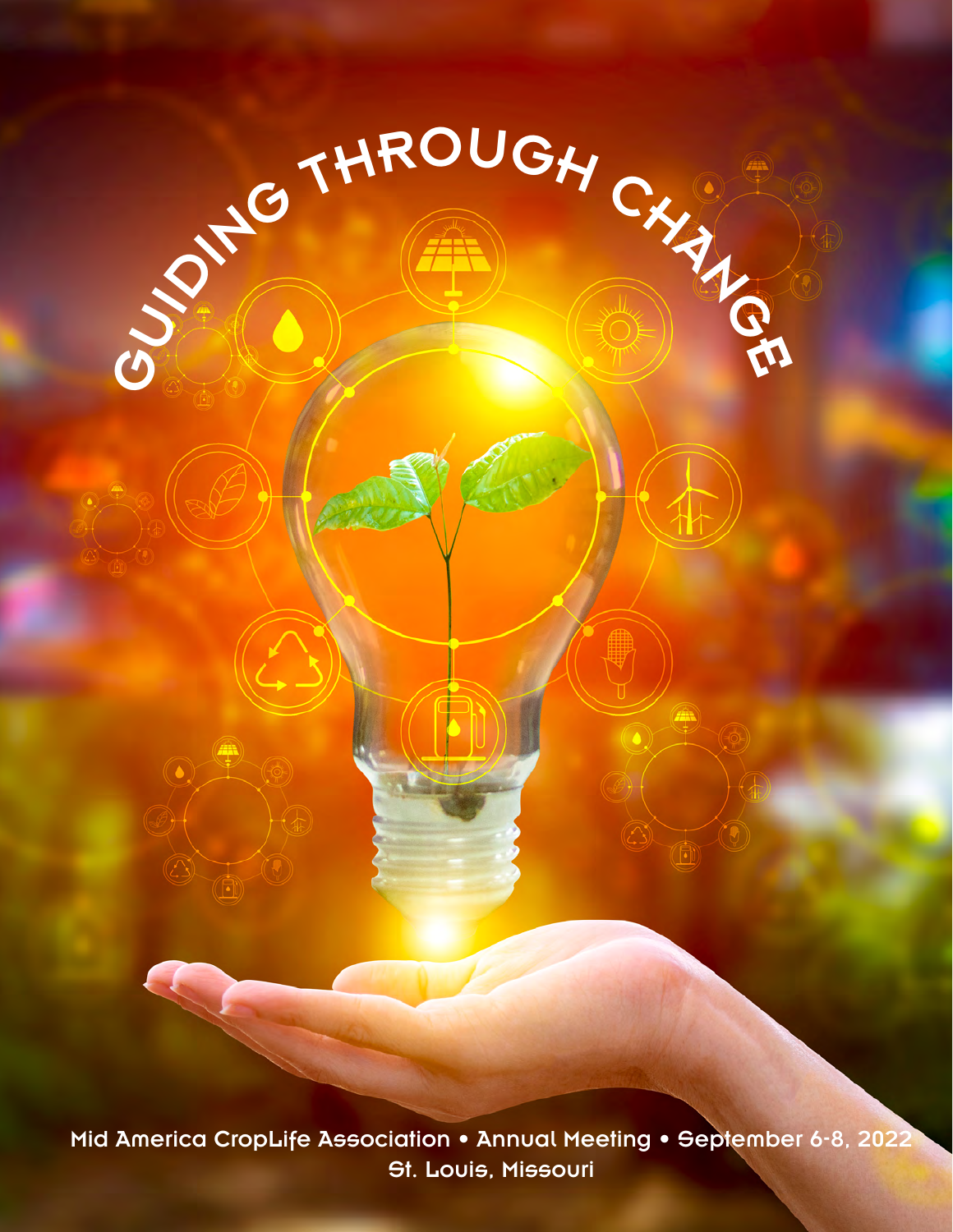Mid America CropLife **Association** Annual Meeting September 6-8, 2022

Sheraton Westport Lakeside Chalet 191 Westport Plaza St. Louis, MO 63146

#### Tuesday, September 6, 2022

| 3:00 PM   | Welcome<br><b>President Rodney Schmidt</b>                                   |
|-----------|------------------------------------------------------------------------------|
| $3:10$ PM | Awards Presentation                                                          |
| $3:30$ PM | The Ag Economy - Where's it Headed?<br>Jason R. Henderson, Purdue University |
| 4:30 PM   | Break                                                                        |
| 4:45 PM   | Young Professionals Panel                                                    |
| 5:15 PM   | MACA Young Leader Scholarship<br>Program Panel                               |
| 6:00 PM   | President's Grand Reception                                                  |
| 8:00 PM   | Closes                                                                       |





#### Wednesday, September 7, 2022

Day reserved for private business meetings. For those not involved, see options below.

INDUSTRY TOUR of TRI-RINSE – open to all attendees. Founded in 1981, Tri-Rinse has partnered with manufacturers, distributors, and retailers in the agricultural and chemical industries developing sustainable solutions for their fleets of containers. See what they do!

| 10:00 AM | Depart hotel                               |
|----------|--------------------------------------------|
| 10:45 AM | Tour                                       |
| Noon     | <b>STRIRINSE</b><br>Lunch                  |
| 12:45 PM | Depart Tri-Rinse, if participating in golf |
| 1:15 PM  | Depart Tri-Rinse for Service Project       |
|          |                                            |

#### AFTERNOON – Choice of Service Project or Top Golf

SERVICE PROJECT with OPERATION FOOD SEARCH – Founded in 1981, Operation Food Search (OFS) is a hunger relief organization that provides free food, nutrition education and innovative programs proven to reduce food insecurity. Learn about what they do, how they do it and then we'll work on a project with OFS.

**2:00 PM** Operation Food Search Tour & Project

4:00 PM Depart for hotel

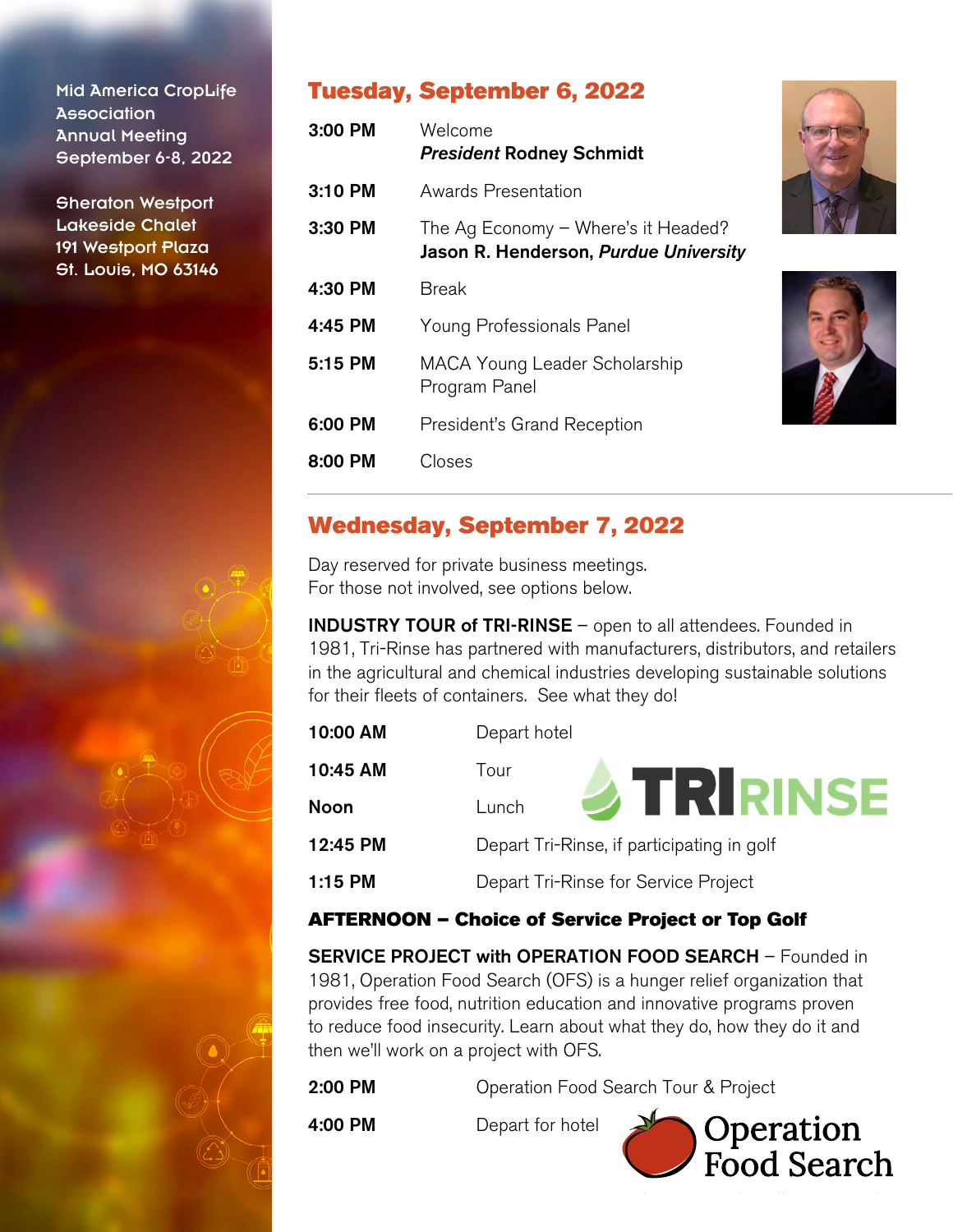

GOLF at Top Golf - It's an inclusive, high-tech golf game that everyone can enjoy, and anyone can play even if you're getting more hole-in-nones than hole-in-ones! Use the complimentary clubs or your own, take aim at the giant outfield targets and the high-tech balls will score themselves.

| 1:30 PM        | Drive to golf course                                                                             |
|----------------|--------------------------------------------------------------------------------------------------|
| 2:00 PM        | Top Golf                                                                                         |
| 4:00 PM        | Golf concludes                                                                                   |
| <b>EVENING</b> | Enjoy dinner at one of the many places within walking<br>distance from the hotel or in the area. |

#### Thursday, September 8, 2022

| $7:00 - 7:45$ AM | <b>Breakfast Buffet</b>                                                                           |
|------------------|---------------------------------------------------------------------------------------------------|
| $7:30 - 8:00$ AM | <b>MACA Annual Meeting of Members</b>                                                             |
| 8:00 AM          | <b>Opening Comments</b><br>Joe Olson, MC                                                          |
| 8:10 AM          | <b>Managing Your Stress</b><br><b>Jonathon Shaver, Envision Partners, LLC</b>                     |
| 9:20 AM          | Members' Report<br><b>Bonnie McCarvel, MACA</b>                                                   |
| $9:30$ AM        | <b>Awards Presentation</b>                                                                        |
| 9:45 AM          | <b>Break</b>                                                                                      |
| 10:15 AM         | <b>Change Management Focus</b><br>Jeff Bunting, GROWMARK<br><b>Amy O'Shea, Certis Biologicals</b> |

Gwyn Schramm, *Bayer Crop Science*





11:30 AM Adjourn





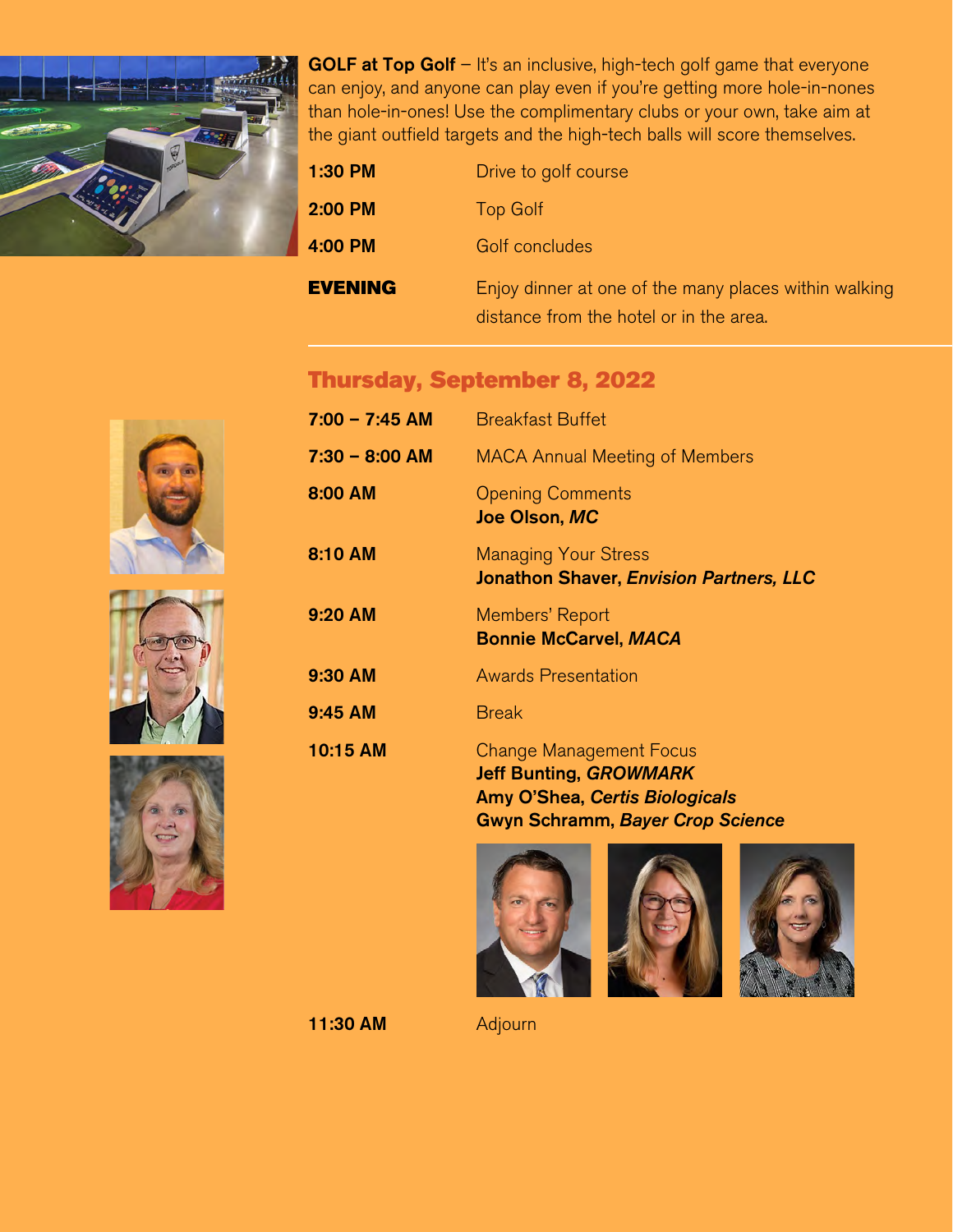### STEP 1: HOTEL RESERVATIONS

The Sheraton Westport Chalet Hotel is the hotel headquarters. It is located at 191 Westport Plaza, St. Louis, Missouri 63146. To make your reservation, please use this link: [https://www.marriott.com/event-reservations/reservation-link.](https://www.marriott.com/event-reservations/reservation-link.mi?id=1636046468388&key=GRP&app=resvlink)

[mi?id=1636046468388&key=GRP&app=resvlink](https://www.marriott.com/event-reservations/reservation-link.mi?id=1636046468388&key=GRP&app=resvlink)

**Room Rate** - \$149.00 for run of house guestroom per room, per night, plus tax. (Includes \$25.00 credited to MACA to defray meeting expenses.)

#### **The cut-off date for hotel reservations is no later than Friday, August 12, 2022.**

While online reservations are recommended, you may call the Sheraton Westport Chalet Hotel at 888-627-7066 and specify that you are booking for the "HPN 75754 Mid America CropLife Association."

**Please note:** All participants registering for hotel rooms or golf, must also register with MACA.

#### **MACA Directors strongly encourage you to attend the program sessions Tuesday afternoon and Thursday morning. All day Wednesday is available for private meetings.**

**BUSINESS/HOSPITALITY SUITES.** Arrange meeting rooms by contacting the MACA office and speaking with Bonnie. Please know the dates, times, number of people and have a credit card ready to charge the meeting room fee. Once a meeting room has been reserved, the hotel contact name will be sent to you to make food & beverage and AV arrangements with the hotel. The cost for the meeting room is \$200.00 per day which includes tax and service charge. Meeting room space must be reserved by July 20, 2022 to ensure a room. **REGISTRATION**

### STEP 2: MACA REGISTRATION

Complete and return the registration form by mail or register online at **[www.maca.org](http://www.maca.org/)**, email to **[info@maca.org](mailto:info%40maca.org?subject=)** or fax to 314-849- 0988. MACA will accept payment by check, credit cards – American Express, Visa/MasterCard, Discover, or PayPal online. The MACA early registration cut-off date is Friday, August 12, 2022. There is a late fee for registrations submitted August 13 or later.

The MACA registration fee includes program speakers plus: Tuesday break; Tuesday reception; Thursday breakfast, and Thursday break.

**DRESS.** Business casual.

**SPOUSES.** All registered spouses are welcome to attend the speaker programs, receptions and may register for golf or tour. No organized activities are planned for spouses.

**REFUND POLICY.** Any refund request must be made in writing and submitted to the MACA office by Friday, August 26, 2022. No refunds after August 27, 2022.

**MEMBER REGISTRATION RATES.** The employees and spouses of MACA member companies are eligible for special registration rates.

**NON-MEMBER REGISTRATION RATES.** Prospective members, professional colleagues and guests are also welcome to attend the Annual Meeting at the designated rates. If your company joins MACA and pays its 2022 membership dues prior to August 1, you and your spouse may attend at member rates.

## STEP 3: GOLF

2022

**MACA**

**Annual Meeting**

3 Simple

**Step's** 

The MACA golf outing will be held on Wednesday, September 7. Advance registration for the meeting, with payment, is required for golf. No golf registration at the meeting. Any refund request must be made in writing and submitted to the MACA office by Friday, August 26, 2022. **No refunds after August 27, 2022.**

**Golf:** The 2022 tournament will be a competitive and fun event for players of all abilities. You are welcome to put together your own team OR we'll be happy to assign players to a team. Your participation will make a significant donation to support the CropLife Ambassador Network program.

The 2022 MACA Tournament will be held on Wednesday, September 7 starting at 2:00 PM at Top Golf. Top Golf is a 25-minute drive from the hotel. Transportation to and from the golf course will be on your own. However, if you need transportation, please sign up at the MACA

registration desk at the meeting. We will coordinate rides from the hotel lobby.

> The \$110.00 golf registration fee includes golf, food, and beverages, plus a donation to the CropLife Ambassador Network program. A cash bar will be available. All golfers must register for the meeting to participate in the golf tournament. Final details will be emailed to golf registrants prior to the meeting.

> > To be a golf sponsor which starts at \$250 contact the MACA office for details.

Proceeds from the golf tournament will be made to CropLife Ambassador Network to continue telling the good news story of Agriculture to elementary school children and teachers.

**Questions?** Contact Keith Miller at 314-306-7444 or Bonnie McCarvel at 314-849-9446.

Should the golf tournament be cancelled due to weather, no refunds will be made.

## ADDITIONAL INFORMATION

Wednesday – Industry Tour, Service Project, and Golf. Attendees can participate in the industry tour and service project or golf. Lunch will be served following the industry tour at Tri-Rinse. The service project at Operation Food Search (OFS) will be at the same time as golf at Top Golf as a result participants must choose one or the other. There is no charge to attend OFS – but please register for it so plans can be made.

**Westport Plaza** – Check this website **[https://www.westportstl.](https://www.westportstl.com/) [com/](https://www.westportstl.com/)** for food and drink plus entertainment. There is also a Panera located at the plaza.

#### **Transportation Options**

- St. Louis Lambert Airport Shuttle Complimentary every half hour from 6:30 AM – 11:00 PM
- Taxi about \$25
- Uber about \$20.00 (subject to change)

**Questions?** Contact MACA Office at 314-849-9446.